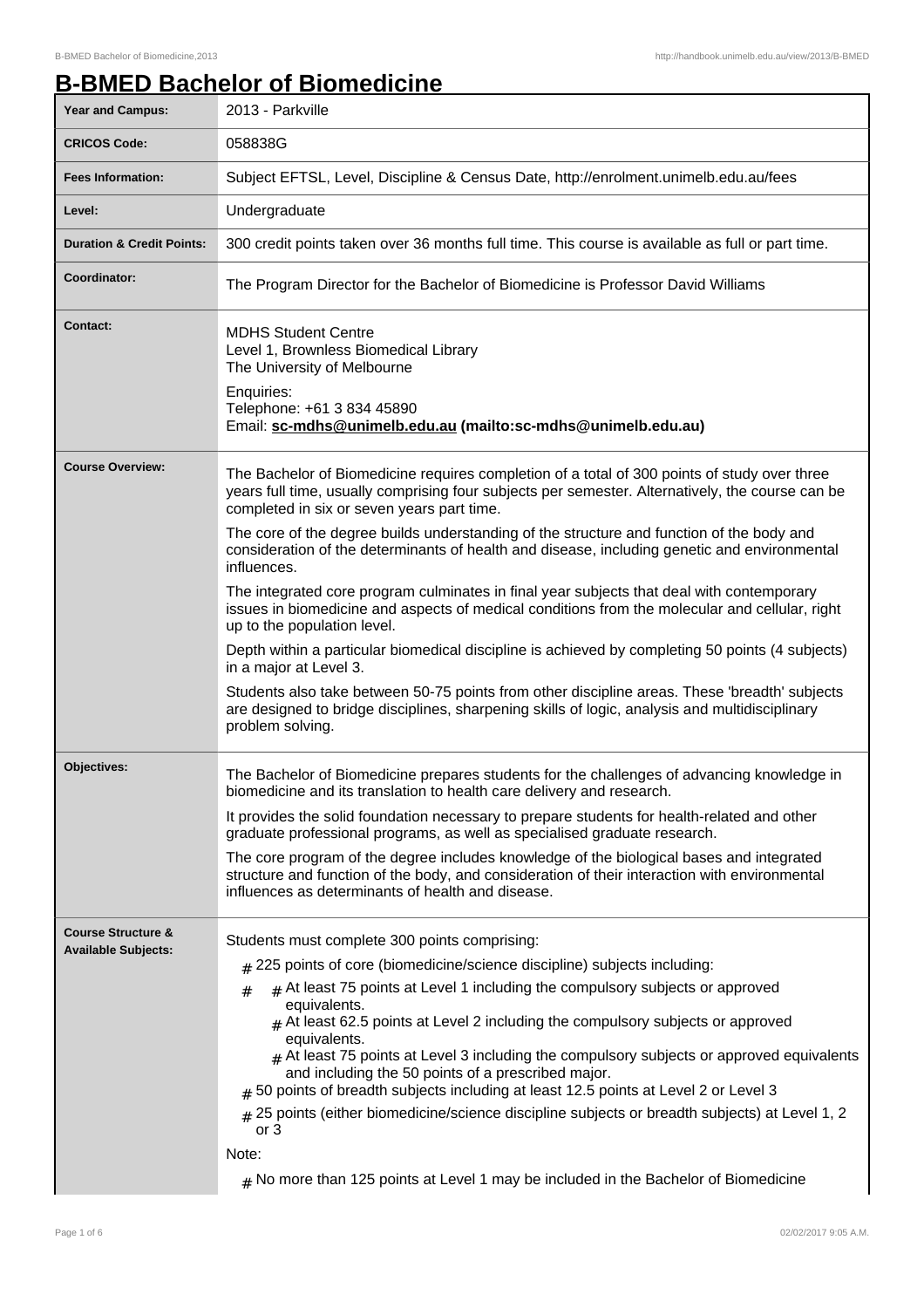|                        | $#$ No more than 37.5 points of breadth at Level 1 may be included in the Bachelor of<br>Biomedicine<br>$#$ Progression: Students must normally complete 50 points of study at one subject year level<br>before proceeding to the next subject year level. In particular, at least 50 points at Level<br>1, including BIOL10002 Biomolecules & Cells, BIOL10003 Genes & Environment and<br>CHEM10006 Chemistry for Biomedicine must be completed before students may proceed<br>to Level 2 core subjects. |
|------------------------|-----------------------------------------------------------------------------------------------------------------------------------------------------------------------------------------------------------------------------------------------------------------------------------------------------------------------------------------------------------------------------------------------------------------------------------------------------------------------------------------------------------|
|                        | The core (biomedicine/science discipline) component of the Bachelor of Biomedicine is<br>comprised of:                                                                                                                                                                                                                                                                                                                                                                                                    |
|                        | Core: compulsory subjects (150 points):                                                                                                                                                                                                                                                                                                                                                                                                                                                                   |
|                        | $#$ 75 points at first year level.                                                                                                                                                                                                                                                                                                                                                                                                                                                                        |
|                        | # 50 points at second year level.                                                                                                                                                                                                                                                                                                                                                                                                                                                                         |
|                        | # 25 points at third year level.                                                                                                                                                                                                                                                                                                                                                                                                                                                                          |
|                        | Core: major sequence at third year level (50 points):                                                                                                                                                                                                                                                                                                                                                                                                                                                     |
|                        | $#$ 50 points of a major in a biomedicine discipline. The subjects taken in the major would<br>normally follow on from relevant compulsory and selective subjects chosen at the<br>second year level. Some Level 3 subjects only require the core compulsory subjects as<br>prerequisites.                                                                                                                                                                                                                |
|                        | Core: selective subjects (25 points):                                                                                                                                                                                                                                                                                                                                                                                                                                                                     |
|                        | $#$ Non-compulsory biomedicine/science discipline subjects approved as core in this course.<br>At least 12.5 points must be at Level 2. See below for a comprehensive list of selective<br>subjects.                                                                                                                                                                                                                                                                                                      |
| Majors/Minors/         | Bachelor of Biomedicine - Majors                                                                                                                                                                                                                                                                                                                                                                                                                                                                          |
| <b>Specialisations</b> | Bachelor of Biomedicine majors allow students to specialise in a particular area gaining a<br>breadth and depth of study. A major in this course comprises 50 points at subject Level 3 in a<br>particular biomedicine discipline:                                                                                                                                                                                                                                                                        |
|                        | Major/Minor/Specialisation                                                                                                                                                                                                                                                                                                                                                                                                                                                                                |
|                        | Biochemistry and Molecular Biology                                                                                                                                                                                                                                                                                                                                                                                                                                                                        |
|                        | <b>Bioengineering Systems</b>                                                                                                                                                                                                                                                                                                                                                                                                                                                                             |
|                        | Biotechnology                                                                                                                                                                                                                                                                                                                                                                                                                                                                                             |
|                        | Cell and Developmental Biology                                                                                                                                                                                                                                                                                                                                                                                                                                                                            |
|                        | Defense & Disease                                                                                                                                                                                                                                                                                                                                                                                                                                                                                         |
|                        | Genetics                                                                                                                                                                                                                                                                                                                                                                                                                                                                                                  |
|                        | Human Structure and Function                                                                                                                                                                                                                                                                                                                                                                                                                                                                              |
|                        | Microbiology, Infection and Immunology                                                                                                                                                                                                                                                                                                                                                                                                                                                                    |
|                        | Neuroscience                                                                                                                                                                                                                                                                                                                                                                                                                                                                                              |
|                        | Pathology                                                                                                                                                                                                                                                                                                                                                                                                                                                                                                 |
|                        | Pharmacology                                                                                                                                                                                                                                                                                                                                                                                                                                                                                              |
|                        | Physiology                                                                                                                                                                                                                                                                                                                                                                                                                                                                                                |
|                        | Core selective subjects in the Bachelor of Biomedicine<br>A full list of subjects available as credit (core selectives) for the Bachelor of Biomedicine (B-<br>BMED). This list includes a small number of subjects which are not available for B-BMED<br>students - such subjects are clearly highlighted.                                                                                                                                                                                               |
|                        |                                                                                                                                                                                                                                                                                                                                                                                                                                                                                                           |
|                        | Major/Minor/Specialisation                                                                                                                                                                                                                                                                                                                                                                                                                                                                                |

 $\mathbf{I}$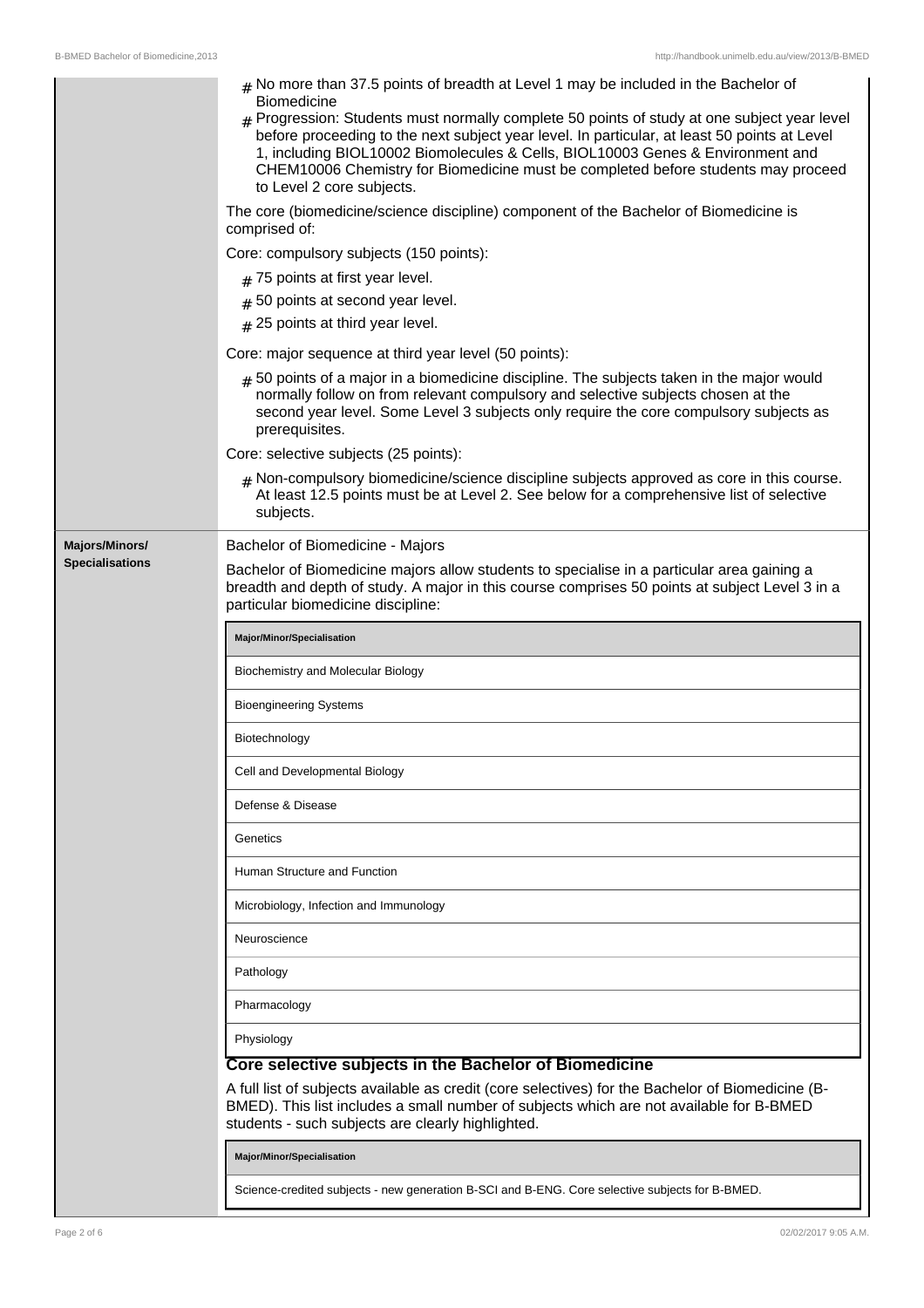| <b>Subject Options:</b> | First Year Level Core Compulsory Subjects (75 points, six subjects)<br>All students                   |                                   |                          |  |  |
|-------------------------|-------------------------------------------------------------------------------------------------------|-----------------------------------|--------------------------|--|--|
|                         | Subject                                                                                               | <b>Study Period Commencement:</b> | <b>Credit</b><br>Points: |  |  |
|                         | BIOL10002 Biomolecules and Cells                                                                      | Not offered 2013                  | 12.50                    |  |  |
|                         | BIOL10003 Genes and Environment                                                                       | Semester 2                        | 12.50                    |  |  |
|                         | CHEM10006 Chemistry for Biomedicine                                                                   | Semester 1                        | 12.50                    |  |  |
|                         | Three additional subjects for students NOT intending to complete the Bioengineering Systems<br>major  |                                   |                          |  |  |
|                         | <b>Subject</b>                                                                                        | <b>Study Period Commencement:</b> | <b>Credit</b><br>Points: |  |  |
|                         | MAST10011 Experimental Design and Data Analysis                                                       | Semester 2                        | 12.50                    |  |  |
|                         | Plus                                                                                                  |                                   |                          |  |  |
|                         | <b>Subject</b>                                                                                        | <b>Study Period Commencement:</b> | <b>Credit</b><br>Points: |  |  |
|                         | <b>MAST10016 Mathematics for Biomedicine</b>                                                          | Not offered 2013                  | 12.50                    |  |  |
|                         | Plus one of the following physics subjects (choice depends on student's background in physics)        |                                   |                          |  |  |
|                         | <b>Subject</b>                                                                                        | <b>Study Period Commencement:</b> | <b>Credit</b><br>Points: |  |  |
|                         | PHYC10007 Physics for Biomedicine                                                                     | Not offered 2013                  | 12.50                    |  |  |
|                         | PHYC10006 Physics 2: Life Sciences & Environment                                                      | Not offered 2013                  | 12.50                    |  |  |
|                         | Three additional subjects for students intending to complete the Bioengineering Systems major         |                                   |                          |  |  |
|                         | <b>Subject</b>                                                                                        | <b>Study Period Commencement:</b> | <b>Credit</b><br>Points: |  |  |
|                         | ENGR10003 Engineering Systems Design 2                                                                | Not offered 2013                  | 12.50                    |  |  |
|                         | Plus two mathematics subjects (choice depends on student's background in mathematics).<br>Either both |                                   |                          |  |  |
|                         | <b>Subject</b>                                                                                        | <b>Study Period Commencement:</b> | Credit<br>Points:        |  |  |
|                         | MAST10006 Calculus 2                                                                                  | Not offered 2013                  | 12.50                    |  |  |
|                         | MAST10007 Linear Algebra                                                                              | Not offered 2013                  | 12.50                    |  |  |
|                         | Or both                                                                                               |                                   |                          |  |  |
|                         | Subject                                                                                               | <b>Study Period Commencement:</b> | <b>Credit</b><br>Points: |  |  |
|                         | <b>MAST10008 Accelerated Mathematics 1</b>                                                            | Not offered 2013                  | 12.50                    |  |  |
|                         | <b>MAST10009 Accelerated Mathematics 2</b>                                                            | Not offered 2013                  | 12.50                    |  |  |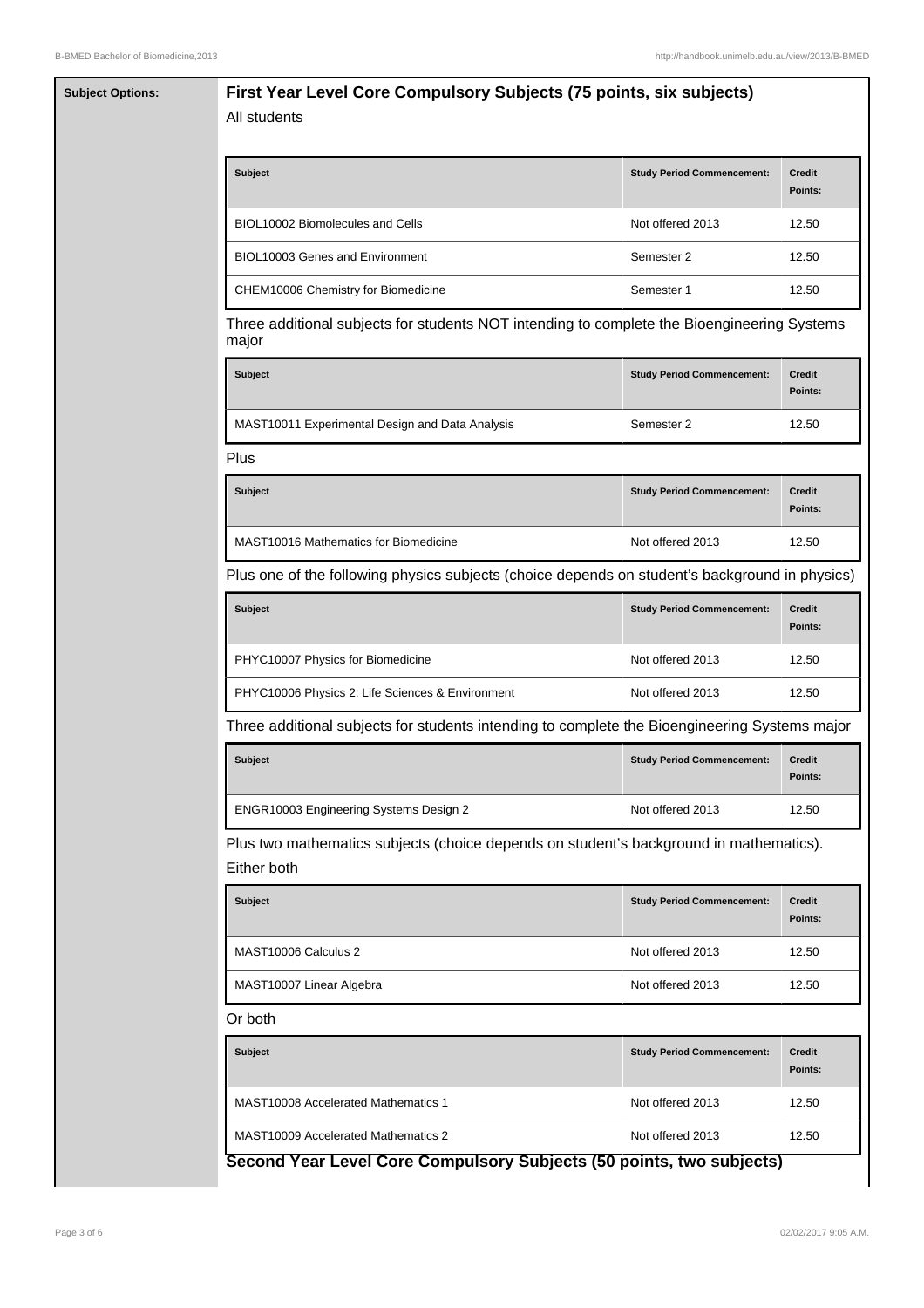| <b>Subject</b>                                      | <b>Study Period Commencement:</b> | <b>Credit</b><br>Points: |
|-----------------------------------------------------|-----------------------------------|--------------------------|
| <b>BIOM20001 Molecular and Cellular Biomedicine</b> | Not offered 2013                  | 25                       |
| BIOM20002 Human Structure and Function              | Not offered 2013                  | 25                       |

(Alternative subjects at second year level equivalent to BIOM20002 Human Structure and Function are available for students undertaking study abroad or exchange in semester 2 of their second year)

## **Third Year Level Core Compulsory Subjects (25 points, two subjects)**

| <b>Subject</b>                            | <b>Study Period Commencement:</b> | <b>Credit</b><br>Points: |
|-------------------------------------------|-----------------------------------|--------------------------|
| BIOM30002 Biomedicine: Molecule to Malady | Not offered 2013                  | 12.50                    |
| <b>BIOM30001 Frontiers in Biomedicine</b> | Not offered 2013                  | 12.50                    |

## **Third Year Core Major sequence**

50 points of prescribed study in a biomedicine discipline – see previous section 'Majors/Minors/ Specialisations'.

## **Core Selective subjects**

25 points of selective subjects

A selective is a subject available as contributing to the core of the B-BMED. See above link to **'Core selective subjects in the Bachelor of Biomedicine'** for a full list.

N.B.

- $#$  Selectives may have prerequisites and/or corequisites.
- $#$  Some subjects on the list cannot be taken as selectives in the Bachelor of Biomedicine as they are non-allowed subjects to core subjects  $-$  these include the following:

| <b>Subject</b>                                    | <b>Study Period Commencement:</b> | <b>Credit</b><br>Points: |
|---------------------------------------------------|-----------------------------------|--------------------------|
| BIOL10004 Biology of Cells and Organisms          | Not offered 2013                  | 12.50                    |
| BIOL10005 Genetics & The Evolution of Life        | Not offered 2013                  | 12.50                    |
| CHEM10003 Chemistry 1                             | Not offered 2013                  | 12.50                    |
| CHEM10004 Chemistry 2                             | Not offered 2013                  | 12.50                    |
| PATH20001 Exploring Human Disease - Science       | Not offered 2013                  | 12.50                    |
| BCMB20002 Biochemistry and Molecular Biology      | Not offered 2013                  | 12.50                    |
| CEDB20003 Fundamentals of Cell Biology            | Not offered 2013                  | 12.50                    |
| MIIM20001 Principles of Microbiology & Immunology | Not offered 2013                  | 12.50                    |
| ANAT20006 Principles of Human Structure           | Not offered 2013                  | 12.50                    |
| PHYS20008 Human Physiology                        | Not offered 2013                  | 12.50                    |

The following psychology subjects are also not available as selectives in the Bachelor of Biomedicine (however they are available as breadth)

| <b>Subject</b>                                     | <b>Study Period Commencement:</b> | <b>Credit</b><br>Points: |
|----------------------------------------------------|-----------------------------------|--------------------------|
| PSYC30022 Advanced Personality & Social Psychology | Not offered 2013                  | 12.50                    |
| PSYC30016 Social and Emotional Development         | Not offered 2013                  | 12.50                    |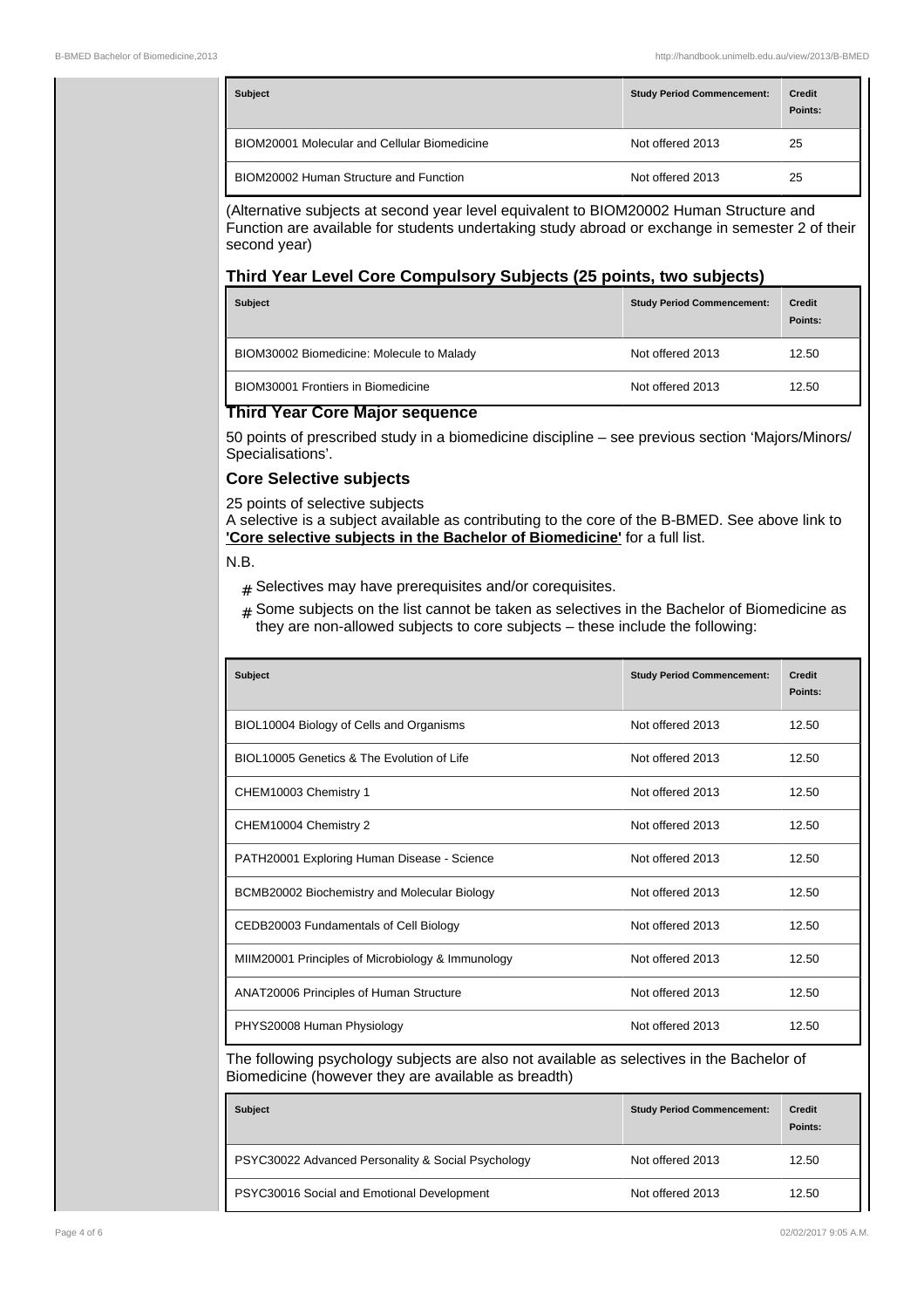|                                                   | PSYC20008 Developmental Psychology                                                                                                                                                                                                                                                                                                                                                                                                                                                                                                                                                                                                                                                                                                                                                                                                                                                                                                                                                                                                                                                                                                                                                                                                                                                                                                                                                                                                                                                                                                                                                                                                                                                                                                                                                                                             | Not offered 2013                  | 12.50             |
|---------------------------------------------------|--------------------------------------------------------------------------------------------------------------------------------------------------------------------------------------------------------------------------------------------------------------------------------------------------------------------------------------------------------------------------------------------------------------------------------------------------------------------------------------------------------------------------------------------------------------------------------------------------------------------------------------------------------------------------------------------------------------------------------------------------------------------------------------------------------------------------------------------------------------------------------------------------------------------------------------------------------------------------------------------------------------------------------------------------------------------------------------------------------------------------------------------------------------------------------------------------------------------------------------------------------------------------------------------------------------------------------------------------------------------------------------------------------------------------------------------------------------------------------------------------------------------------------------------------------------------------------------------------------------------------------------------------------------------------------------------------------------------------------------------------------------------------------------------------------------------------------|-----------------------------------|-------------------|
|                                                   | PSYC30015 Applications in Psychology                                                                                                                                                                                                                                                                                                                                                                                                                                                                                                                                                                                                                                                                                                                                                                                                                                                                                                                                                                                                                                                                                                                                                                                                                                                                                                                                                                                                                                                                                                                                                                                                                                                                                                                                                                                           | Not offered 2013                  | 12.50             |
|                                                   | PSYC20009 Personality and Social Psychology                                                                                                                                                                                                                                                                                                                                                                                                                                                                                                                                                                                                                                                                                                                                                                                                                                                                                                                                                                                                                                                                                                                                                                                                                                                                                                                                                                                                                                                                                                                                                                                                                                                                                                                                                                                    | Not offered 2013                  | 12.50             |
|                                                   | PSYC30012 The Unconscious Mind                                                                                                                                                                                                                                                                                                                                                                                                                                                                                                                                                                                                                                                                                                                                                                                                                                                                                                                                                                                                                                                                                                                                                                                                                                                                                                                                                                                                                                                                                                                                                                                                                                                                                                                                                                                                 | Not offered 2013                  | 12.50             |
|                                                   | In addition to the list of Core selective subjects in the Bachelor of Biomedicine, the following<br>subject is also approved as a selective in the Bachelor of Biomedicine.                                                                                                                                                                                                                                                                                                                                                                                                                                                                                                                                                                                                                                                                                                                                                                                                                                                                                                                                                                                                                                                                                                                                                                                                                                                                                                                                                                                                                                                                                                                                                                                                                                                    |                                   |                   |
|                                                   | <b>Subject</b>                                                                                                                                                                                                                                                                                                                                                                                                                                                                                                                                                                                                                                                                                                                                                                                                                                                                                                                                                                                                                                                                                                                                                                                                                                                                                                                                                                                                                                                                                                                                                                                                                                                                                                                                                                                                                 | <b>Study Period Commencement:</b> | Credit<br>Points: |
|                                                   | MIIM20002 Microbes, Infections and Responses                                                                                                                                                                                                                                                                                                                                                                                                                                                                                                                                                                                                                                                                                                                                                                                                                                                                                                                                                                                                                                                                                                                                                                                                                                                                                                                                                                                                                                                                                                                                                                                                                                                                                                                                                                                   | Not offered 2013                  | 12.50             |
|                                                   | It is possible that other subjects not currently identified as a selective subject in the Bachelor of<br>Biomedicine could also be approved. Such a subject would need to be in a biomedicine, science<br>or related field. Contact the EPSC for advice on the process for seeking approval                                                                                                                                                                                                                                                                                                                                                                                                                                                                                                                                                                                                                                                                                                                                                                                                                                                                                                                                                                                                                                                                                                                                                                                                                                                                                                                                                                                                                                                                                                                                    |                                   |                   |
| <b>Breadth Options:</b>                           | Breadth subjects offer you the opportunity to choose additional subjects from outside your major<br>study area (learn more about breadth subjects (http://breadth.unimelb.edu.au/breadth/<br>info/index.html) ).                                                                                                                                                                                                                                                                                                                                                                                                                                                                                                                                                                                                                                                                                                                                                                                                                                                                                                                                                                                                                                                                                                                                                                                                                                                                                                                                                                                                                                                                                                                                                                                                               |                                   |                   |
|                                                   | View breadth subjects for this course (/faces/htdocs/user/breadth/<br>BreadthSearchResults.jsp?breadthcourse=B-BMED&year=2013).                                                                                                                                                                                                                                                                                                                                                                                                                                                                                                                                                                                                                                                                                                                                                                                                                                                                                                                                                                                                                                                                                                                                                                                                                                                                                                                                                                                                                                                                                                                                                                                                                                                                                                |                                   |                   |
| <b>Breadth Tracks:</b>                            | <b>Available Breadth Tracks</b>                                                                                                                                                                                                                                                                                                                                                                                                                                                                                                                                                                                                                                                                                                                                                                                                                                                                                                                                                                                                                                                                                                                                                                                                                                                                                                                                                                                                                                                                                                                                                                                                                                                                                                                                                                                                |                                   |                   |
| <b>Entry Requirements:</b>                        | For the most up to date admission requirements, go to http://<br>www.futurestudents.unimelb.edu.au (http://www.futurestudents.unimelb.edu.au/)                                                                                                                                                                                                                                                                                                                                                                                                                                                                                                                                                                                                                                                                                                                                                                                                                                                                                                                                                                                                                                                                                                                                                                                                                                                                                                                                                                                                                                                                                                                                                                                                                                                                                 |                                   |                   |
| <b>Core Participation</b><br><b>Requirements:</b> | The Bachelor of Biomedicine welcomes applications from students with disabilities. It is<br>University and degree policy to take all reasonable steps to minimise the impact of disability<br>upon academic study, and reasonable adjustments will be made to enhance a student's<br>participation in the degree. The Bachelor of Biomedicine requires all students to enrol in<br>subjects where they will require: the ability to comprehend complex science, technology and/or<br>engineering systems related information; the ability to clearly and independently communicate<br>a knowledge and application of science, technology and/or engineering systems principles<br>and practices during assessment tasks; the ability to actively and safely contribute in clinical,<br>laboratory, and fieldwork/excursion activities. Students must possess behavioural and social<br>attributes that enable them to participate in a complex learning environment. Students are<br>required to take responsibility for their own participation and learning. They also contribute<br>to the learning of other students in collaborative learning environments, demonstrating<br>interpersonal skills and an understanding of the needs of other students. Assessment may<br>include the outcomes of tasks completed in collaboration with other students. There are<br>additional inherent academic requirements for some major studies and subjects, and these<br>requirements are listed within the description of the requirements for each of these majors<br>and subjects. Students who feel their disability will impact on meeting this requirement are<br>encouraged to discuss this matter with the relevant Subject Coordinator and the Disability<br>Liaison Unit: http://www.services.unimelb.edu.au/disability/ |                                   |                   |
| <b>Further Study:</b>                             | The Bachelor of Biomedicine degree provides pathways to honours, graduate professional<br>entry degrees or, upon completion of appropriate research training preparation following the<br>BBiomed, research higher degrees<br><b>Honours</b><br>Depending on the major undertaken, students may apply for an Honours program upon<br>completion of the Bachelor of Biomedicine. Further details are available on the BBiomed<br>website:<br>http://www.bbiomed.unimelb.edu.au/ (http://www.bbiomed.unimelb.edu.au/)<br><b>Graduate Professional Entry Degrees</b>                                                                                                                                                                                                                                                                                                                                                                                                                                                                                                                                                                                                                                                                                                                                                                                                                                                                                                                                                                                                                                                                                                                                                                                                                                                              |                                   |                   |